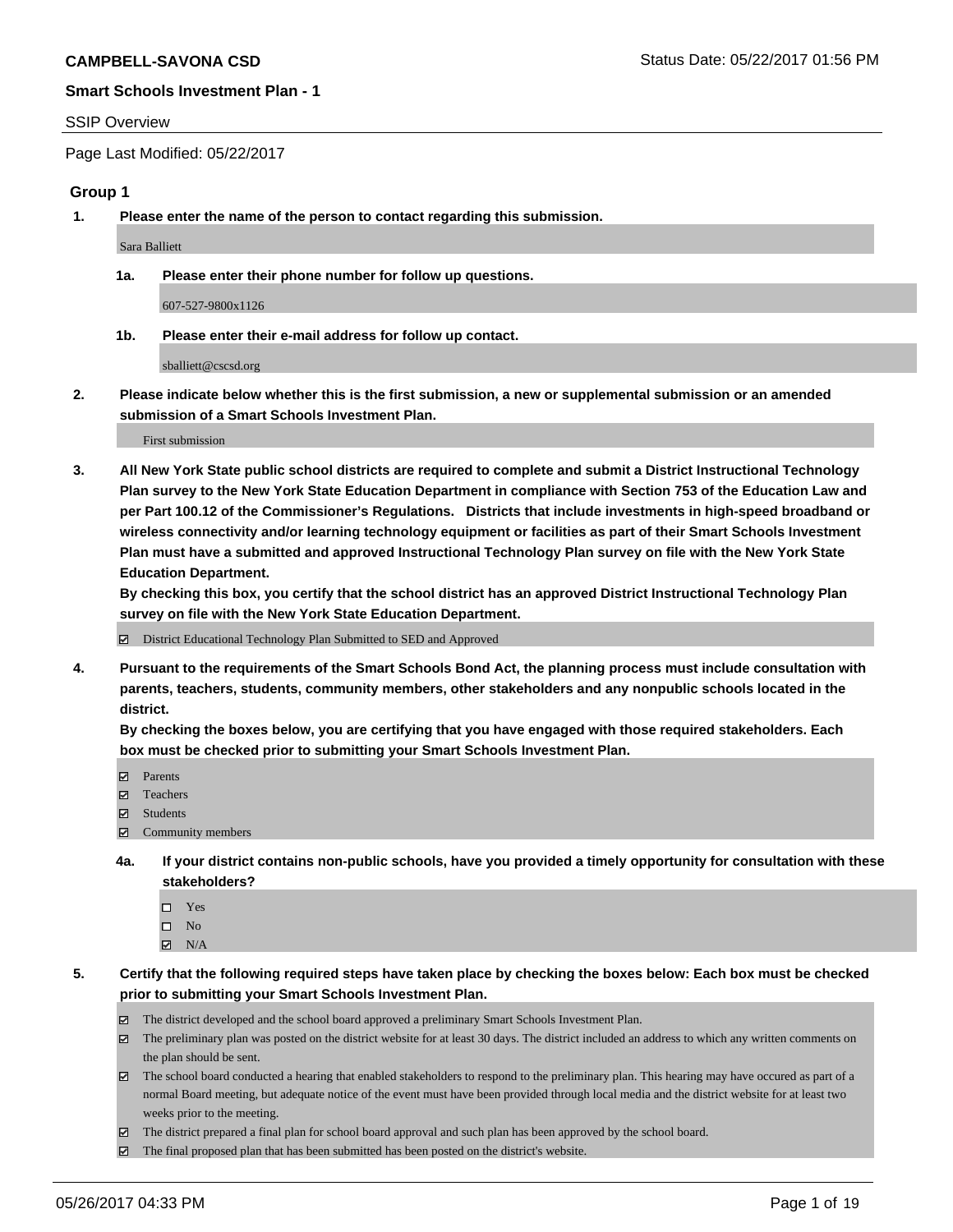#### SSIP Overview

Page Last Modified: 05/22/2017

**5a. Please upload the proposed Smart Schools Investment Plan (SSIP) that was posted on the district's website, along with any supporting materials. Note that this should be different than your recently submitted Educational Technology Survey. The Final SSIP, as approved by the School Board, should also be posted on the website and remain there during the course of the projects contained therein.**

CSSmartSchoolsFinalSubmitMay22.pdf

**5b. Enter the webpage address where the final Smart Schools Investment Plan is posted. The Plan should remain posted for the life of the included projects.**

http://www.cscsd.org/Page/436

**6. Please enter an estimate of the total number of students and staff that will benefit from this Smart Schools Investment Plan based on the cumulative projects submitted to date.**

1,050

**7. An LEA/School District may partner with one or more other LEA/School Districts to form a consortium to pool Smart Schools Bond Act funds for a project that meets all other Smart School Bond Act requirements. Each school district participating in the consortium will need to file an approved Smart Schools Investment Plan for the project and submit a signed Memorandum of Understanding that sets forth the details of the consortium including the roles of each respective district.**

 $\Box$  The district plans to participate in a consortium to partner with other school district(s) to implement a Smart Schools project.

**8. Please enter the name and 6-digit SED Code for each LEA/School District participating in the Consortium.**

| <b>Partner LEA/District</b> | <b>ISED BEDS Code</b> |
|-----------------------------|-----------------------|
| (No Response)               | (No Response)         |

**9. Please upload a signed Memorandum of Understanding with all of the participating Consortium partners.**

(No Response)

**10. Your district's Smart Schools Bond Act Allocation is:**

\$1,268,792

**11. Enter the budget sub-allocations by category that you are submitting for approval at this time. If you are not budgeting SSBA funds for a category, please enter 0 (zero.) If the value entered is \$0, you will not be required to complete that survey question.**

|                                              | Sub-<br>Allocations |
|----------------------------------------------|---------------------|
| <b>School Connectivity</b>                   | $\mathbf 0$         |
| <b>Connectivity Projects for Communities</b> | 17,924              |
| Classroom Technology                         | 991,550             |
| Pre-Kindergarten Classrooms                  | 0                   |
| Replace Transportable Classrooms             | 0                   |
| <b>High-Tech Security Features</b>           | $\overline{0}$      |
| Totals:                                      | 1,009,474           |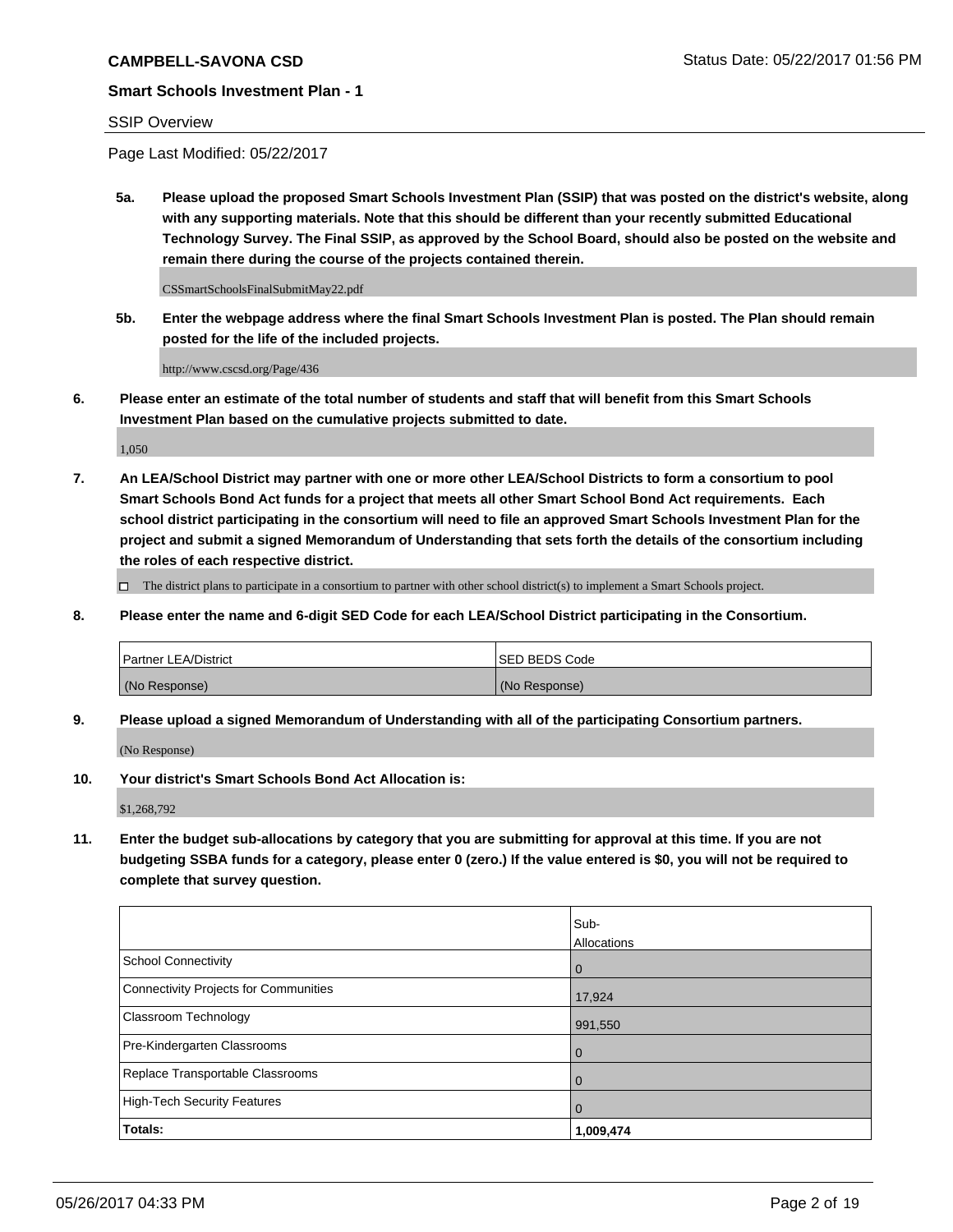#### School Connectivity

Page Last Modified: 05/18/2017

## **Group 1**

- **1. In order for students and faculty to receive the maximum benefit from the technology made available under the Smart Schools Bond Act, their school buildings must possess sufficient connectivity infrastructure to ensure that devices can be used during the school day. Smart Schools Investment Plans must demonstrate that:**
	- **sufficient infrastructure that meets the Federal Communications Commission's 100 Mbps per 1,000 students standard currently exists in the buildings where new devices will be deployed, or**
	- **is a planned use of a portion of Smart Schools Bond Act funds, or**
	- **is under development through another funding source.**

**Smart Schools Bond Act funds used for technology infrastructure or classroom technology investments must increase the number of school buildings that meet or exceed the minimum speed standard of 100 Mbps per 1,000 students and staff within 12 months. This standard may be met on either a contracted 24/7 firm service or a "burstable" capability. If the standard is met under the burstable criteria, it must be:**

**1. Specifically codified in a service contract with a provider, and**

**2. Guaranteed to be available to all students and devices as needed, particularly during periods of high demand, such as computer-based testing (CBT) periods.**

**Please describe how your district already meets or is planning to meet this standard within 12 months of plan submission.**

(No Response)

- **1a. If a district believes that it will be impossible to meet this standard within 12 months, it may apply for a waiver of this requirement, as described on the Smart Schools website. The waiver must be filed and approved by SED prior to submitting this survey.**
	- By checking this box, you are certifying that the school district has an approved waiver of this requirement on file with the New York State Education Department.

#### **2. Connectivity Speed Calculator (Required)**

|                         | l Number of<br><b>Students</b> | Multiply by<br>100 Kbps | Divide by 1000   Current Speed<br>to Convert to<br>Required<br>l Speed in Mb | in Mb            | Expected<br>Speed to be<br>Attained Within Required<br>12 Months | <b>Expected Date</b><br>When<br>Speed Will be<br><b>Met</b> |
|-------------------------|--------------------------------|-------------------------|------------------------------------------------------------------------------|------------------|------------------------------------------------------------------|-------------------------------------------------------------|
| <b>Calculated Speed</b> | (No<br>Response)               | (No Response)           | (No<br>Response)                                                             | (No<br>Response) | (No<br>Response)                                                 | l (No<br>Response)                                          |

## **3. Describe how you intend to use Smart Schools Bond Act funds for high-speed broadband and/or wireless connectivity projects in school buildings.**

(No Response)

**4. Describe the linkage between the district's District Instructional Technology Plan and the proposed projects. (There should be a link between your response to this question and your response to Question 1 in Part E. Curriculum and Instruction "What are the district's plans to use digital connectivity and technology to improve teaching and learning?)**

(No Response)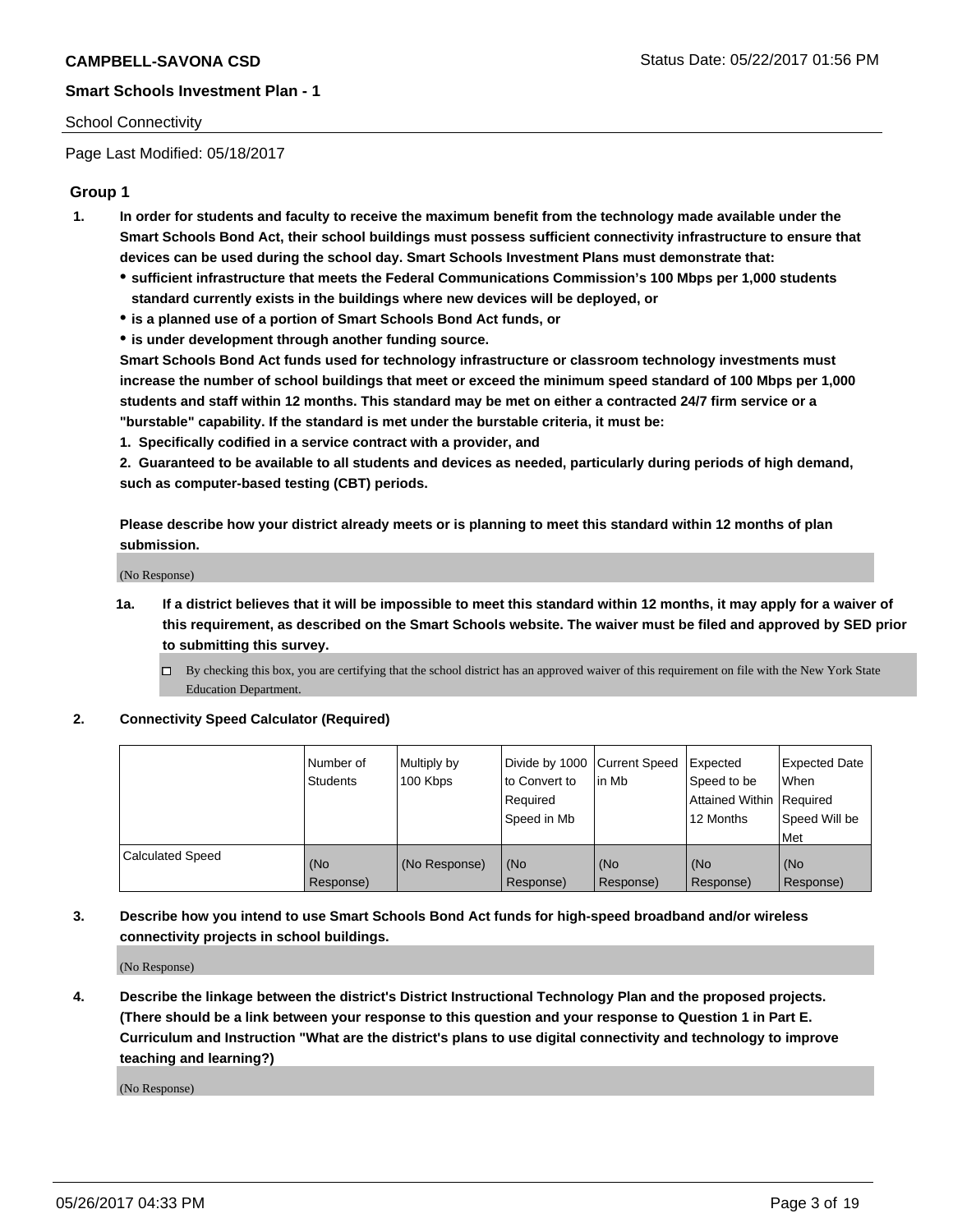#### School Connectivity

Page Last Modified: 05/18/2017

**5. If the district wishes to have students and staff access the Internet from wireless devices within the school building, or in close proximity to it, it must first ensure that it has a robust Wi-Fi network in place that has sufficient bandwidth to meet user demand.**

**Please describe how you have quantified this demand and how you plan to meet this demand.**

(No Response)

**6. As indicated on Page 5 of the guidance, the Office of Facilities Planning will have to conduct a preliminary review of all capital projects, including connectivity projects.**

**Please indicate on a separate row each project number given to you by the Office of Facilities Planning.**

| Project Number |  |
|----------------|--|
|                |  |
| (No Response)  |  |

**7. Certain high-tech security and connectivity infrastructure projects may be eligible for an expedited review process as determined by the Office of Facilities Planning.**

**Was your project deemed eligible for streamlined review?**

(No Response)

**8. Include the name and license number of the architect or engineer of record.**

| Name          | License Number |
|---------------|----------------|
| (No Response) | (No Response)  |

**9. If you are submitting an allocation for School Connectivity complete this table.**

**Note that the calculated Total at the bottom of the table must equal the Total allocation for this category that you entered in the SSIP Overview overall budget.** 

|                                            | Sub-          |
|--------------------------------------------|---------------|
|                                            | Allocation    |
| Network/Access Costs                       | (No Response) |
| Outside Plant Costs                        | (No Response) |
| School Internal Connections and Components | (No Response) |
| <b>Professional Services</b>               | (No Response) |
| Testing                                    | (No Response) |
| <b>Other Upfront Costs</b>                 | (No Response) |
| <b>Other Costs</b>                         | (No Response) |
| Totals:                                    | 0             |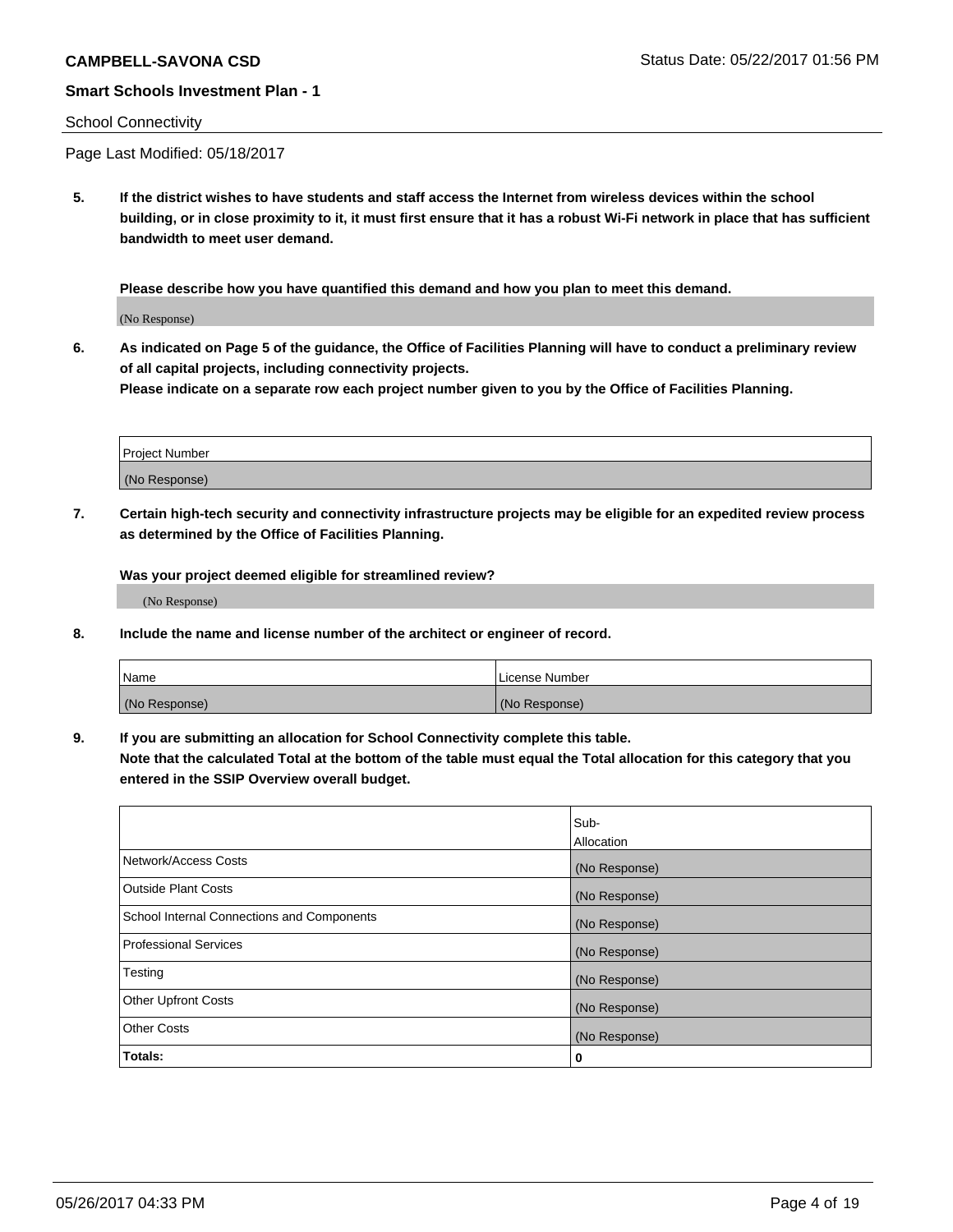## School Connectivity

Page Last Modified: 05/18/2017

**10. Please detail the type, quantity, per unit cost and total cost of the eligible items under each sub-category. This is especially important for any expenditures listed under the "Other" category. All expenditures must be eligible for tax-exempt financing to be reimbursed through the SSBA. Sufficient detail must be provided so that we can verify this is the case. If you have any questions, please contact us directly through smartschools@nysed.gov. NOTE: Wireless Access Points should be included in this category, not under Classroom Educational Technology, except those that will be loaned/purchased for nonpublic schools.**

| Select the allowable expenditure | Item to be purchased | Quantity      | Cost per Item | Total Cost    |
|----------------------------------|----------------------|---------------|---------------|---------------|
| type.                            |                      |               |               |               |
| Repeat to add another item under |                      |               |               |               |
| each type.                       |                      |               |               |               |
| (No Response)                    | (No Response)        | (No Response) | (No Response) | (No Response) |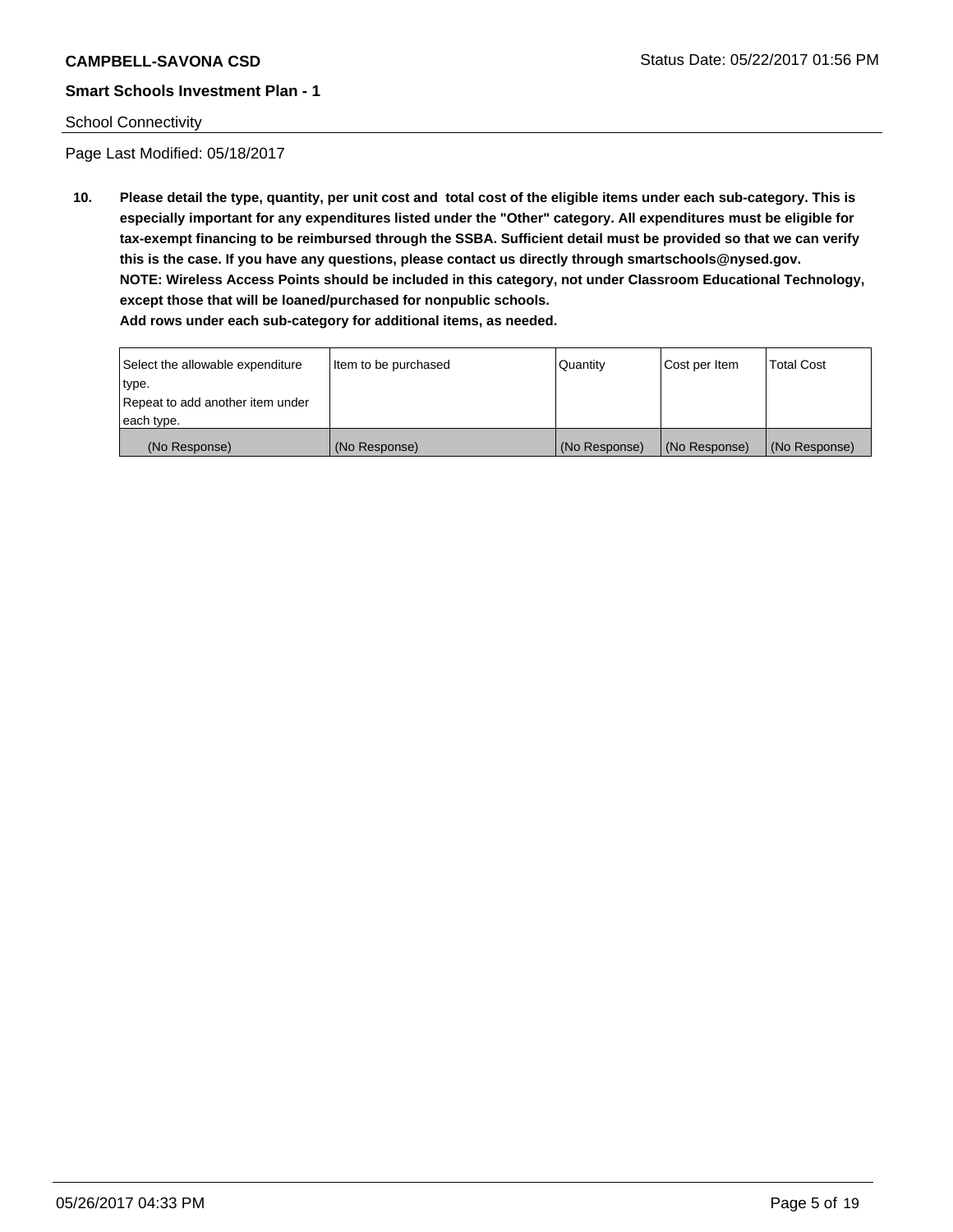Community Connectivity (Broadband and Wireless)

Page Last Modified: 05/18/2017

## **Group 1**

**1. Describe how you intend to use Smart Schools Bond Act funds for high-speed broadband and/or wireless connectivity projects in the community.**

The Campbell-Savona School District was created when the towns of Campbell and Savona merged their schools in 1992. Currently there is only one public library located in the village of Savona that serves both communities and the surrounding areas. The existing building that houses Savona Free Library can no longer accommodate the increase in patron usage nor the wide variety of community events held there. The Savona Free Library plans to temporarily move into the Mary Helen Joint Meeting House located at 7 McCoy Street, Savona NY while they build a permanent addition off of the Meeting House for the library. Southern Tier Library System has plans in place to bring high-speed broadband to the new Savona Free location, but Campbell-Savona School District would like to support this project by purchasing the equipment necessary for wireless connectivity.

# **2. Please describe how the proposed project(s) will promote student achievement and increase student and/or staff access to the Internet in a manner that enhances student learning and/or instruction outside of the school day and/or school building.**

The proposed wireless connectivity project will positively impact student achievement and enhance learning by providing additional access to Internet resources outside of a typical school day. A very high percentage of students and community members are unable to get broadband access due to the rural location of their homes, so they will visit the public library. Due to the current constraints of the existing building, the Savona Free Library is moving to a new location that has no wireless infrastructure present. The proposed project will provide the necessary equipment needed for a wireless environment. Once that environment is created, both students and community members will have the ability to either use available library technology or bring their own devices to connect to the Internet. Campbell-Savona promotes a technology-rich learning environment, where many classes are taught using the Flipped concept and both online and distance learning courses are taken. This project supports the district goal of graduating lifelong learners.

## **3. Community connectivity projects must comply with all the necessary local building codes and regulations (building and related permits are not required prior to plan submission).**

I certify that we will comply with all the necessary local building codes and regulations.

#### **4. Please describe the physical location of the proposed investment.**

The physical location of the proposed investment will be Mary Helen Joint Meeting House/Savona Free Library, 7 McCoy Street, Savona NY, 14879. Formerly a funeral home and built in the 1830s, the Mary Helen Joint Meeting House and Proposed Savona Free Library, has been rehabilitated to serve the communities of Savona and Campbell. The Meeting House/Library is conveniently located in the village of Savona and is easily accessible for those using public transportation.

**5. Please provide the initial list of partners participating in the Community Connectivity Broadband Project, along with their Federal Tax Identification (Employer Identification) number.**

| <b>Project Partners</b>      | l Federal ID # |
|------------------------------|----------------|
| Southern Tier Library System | 160836935      |

**6. If you are submitting an allocation for Community Connectivity, complete this table. Note that the calculated Total at the bottom of the table must equal the Total allocation for this category that you entered in the SSIP Overview overall budget.**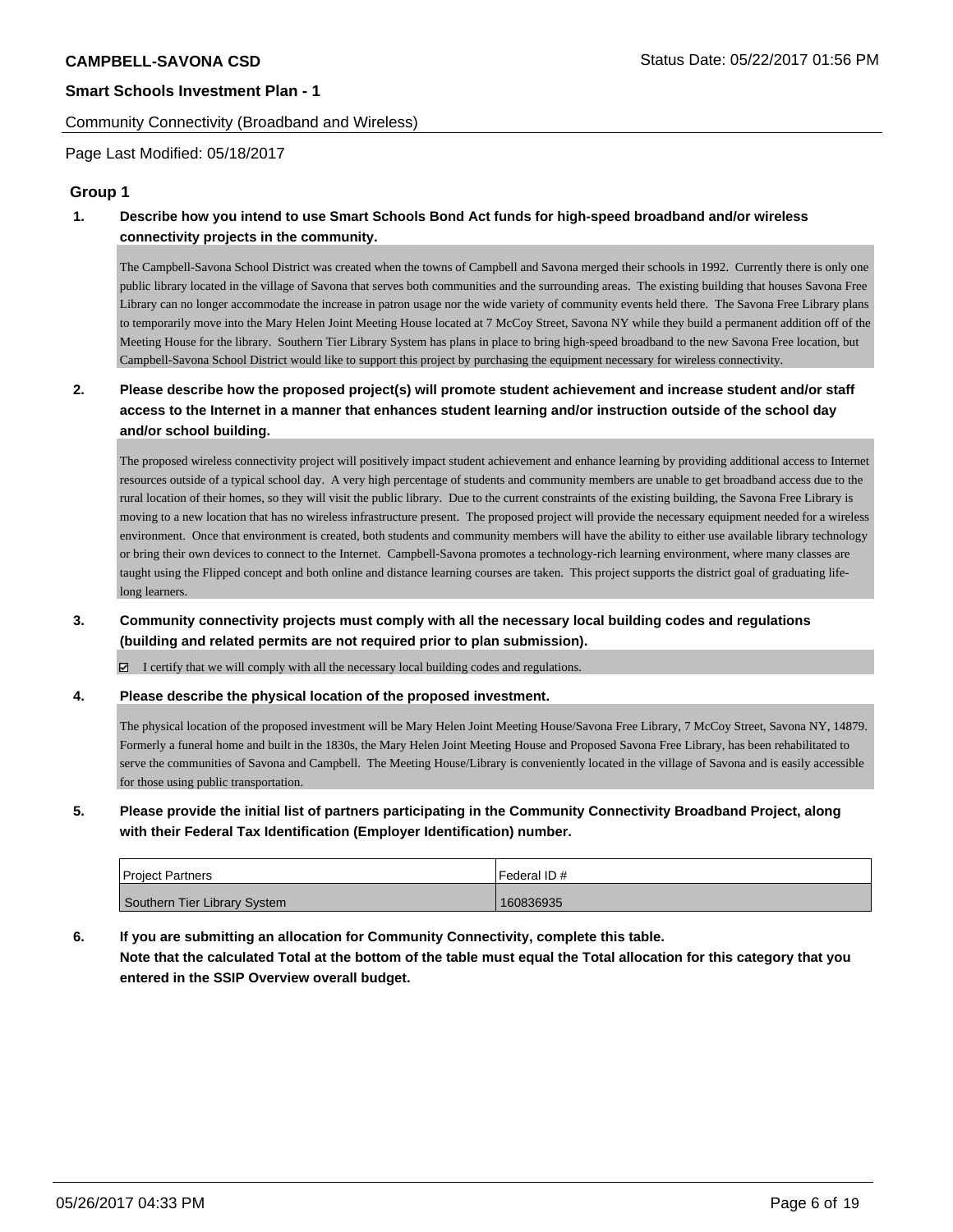Community Connectivity (Broadband and Wireless)

Page Last Modified: 05/18/2017

|                                    | Sub-Allocation |
|------------------------------------|----------------|
| Network/Access Costs               | 17,924         |
| <b>Outside Plant Costs</b>         | $\overline{0}$ |
| <b>Tower Costs</b>                 | $\overline{0}$ |
| <b>Customer Premises Equipment</b> | $\overline{0}$ |
| <b>Professional Services</b>       | $\overline{0}$ |
| Testing                            | $\overline{0}$ |
| Other Upfront Costs                | $\overline{0}$ |
| <b>Other Costs</b>                 | $\overline{0}$ |
| Totals:                            | 17,924         |

**7. Please detail the type, quantity, per unit cost and total cost of the eligible items under each sub-category. This is especially important for any expenditures listed under the "Other" category. All expenditures must be capital-bond eligible to be reimbursed through the SSBA. If you have any questions, please contact us directly through smartschools@nysed.gov.**

| Select the allowable expenditure<br>type.<br>Repeat to add another item under<br>each type. | Item to be purchased                                                                            | Quantity       | Cost per Item | <b>Total Cost</b> |
|---------------------------------------------------------------------------------------------|-------------------------------------------------------------------------------------------------|----------------|---------------|-------------------|
| Network/Access Costs                                                                        | 408804:3M Duplex 9/125 SingleMode<br>LC/SC APC Riser Jumper Yellow<br>Cable with Clips          | $\overline{2}$ | 62            | 124               |
| Network/Access Costs                                                                        | 407942:CLD MNGD 24XSFP+AGG<br>Switch                                                            | 1              | 12,500        | 12,500            |
| Network/Access Costs                                                                        | 405841: Meraki L3 24 Port Gigabit<br>370W POE Switch Cloud MNG<br>10/100/1000 RJ45 Stackable SW |                | 2,800         | 2,800             |
| Network/Access Costs                                                                        | 404761: Compatible 10GBase ER SFP   2<br>Transceiver Module SFP 10 GIG STLS                     |                | 1,250         | 2,500             |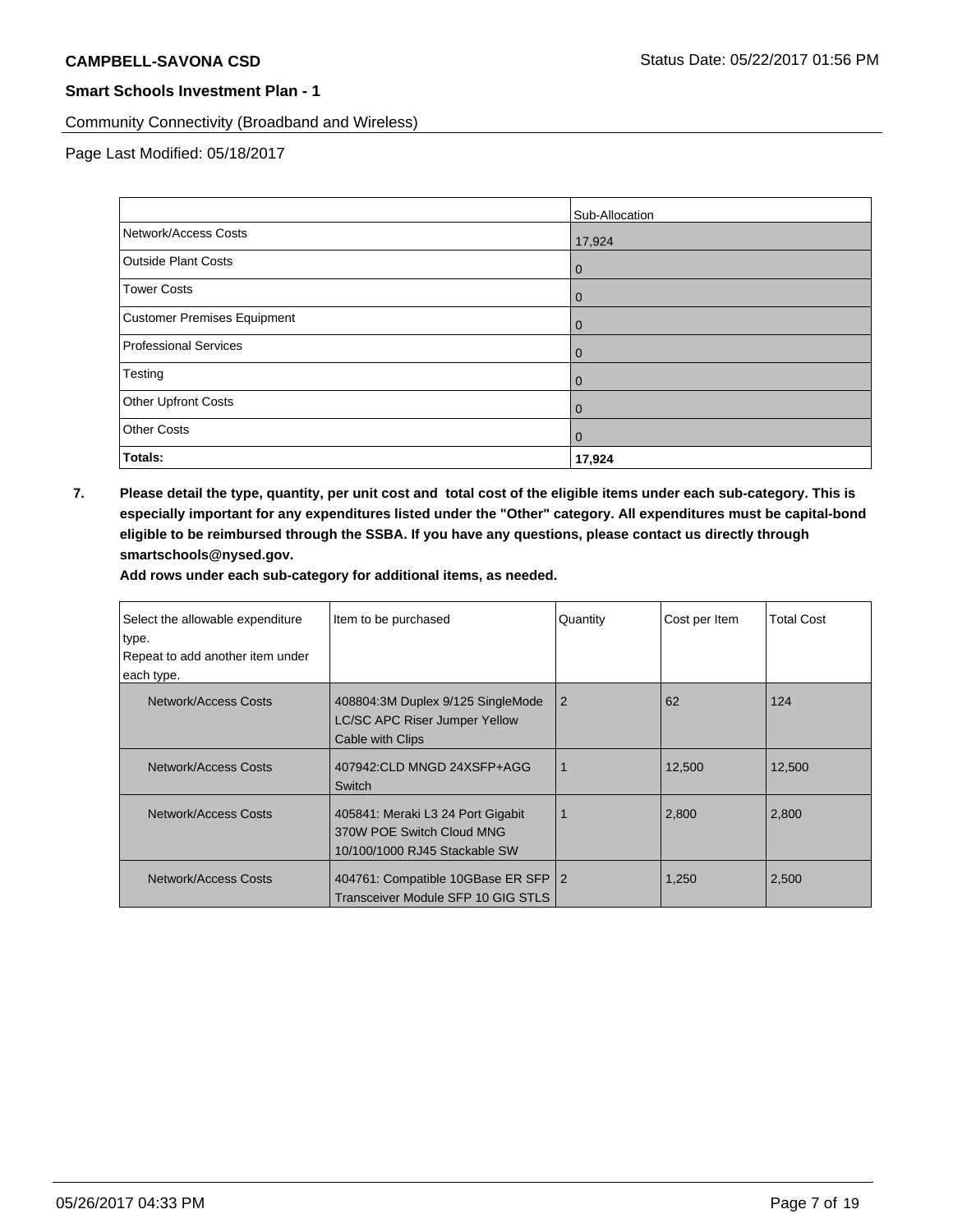## Classroom Learning Technology

Page Last Modified: 05/22/2017

## **Questions**

**1. In order for students and faculty to receive the maximum benefit from the technology made available under the Smart Schools Bond Act, their school buildings must possess sufficient connectivity infrastructure to ensure that devices can be used during the school day. Smart Schools Investment Plans must demonstrate that sufficient infrastructure that meets the Federal Communications Commission's 100 Mbps per 1,000 students standard currently exists in the buildings where new devices will be deployed, or is a planned use of a portion of Smart Schools Bond Act funds, or is under development through another funding source.**

**Smart Schools Bond Act funds used for technology infrastructure or classroom technology investments must increase the number of school buildings that meet or exceed the minimum speed standard of 100 Mbps per 1,000 students and staff within 12 months. This standard may be met on either a contracted 24/7 firm service or a "burstable" capability. If the standard is met under the burstable criteria, it must be:**

**1. Specifically codified in a service contract with a provider, and**

**2. Guaranteed to be available to all students and devices as needed, particularly during periods of high demand, such as computer-based testing (CBT) periods.**

**Please describe how your district already meets or is planning to meet this standard within 12 months of plan submission.**

The district currently has a 1GB connection coming in to the schools, a 1GB between the schools and up to 10GB within the schools.

- **1a. If a district believes that it will be impossible to meet this standard within 12 months, it may apply for a waiver of this requirement, as described on the Smart Schools website. The waiver must be filed and approved by SED prior to submitting this survey.**
	- $\Box$  By checking this box, you are certifying that the school district has an approved waiver of this requirement on file with the New York State Education Department.

#### **2. Connectivity Speed Calculator (Required)**

|                         | Number of<br>Students | Multiply by<br>100 Kbps | Divide by 1000 Current Speed<br>to Convert to<br>Required<br>Speed in Mb | lin Mb | Expected<br>Speed to be<br><b>Attained Within Required</b><br>12 Months | <b>Expected Date</b><br>When<br>Speed Will be<br>Met |
|-------------------------|-----------------------|-------------------------|--------------------------------------------------------------------------|--------|-------------------------------------------------------------------------|------------------------------------------------------|
| <b>Calculated Speed</b> | 878                   | 87.800                  | 87.8                                                                     | 1GB    | (No<br>Response)                                                        | (No<br>Response)                                     |

**3. If the district wishes to have students and staff access the Internet from wireless devices within the school building, or in close proximity to it, it must first ensure that it has a robust Wi-Fi network in place that has sufficient bandwidth to meet user demand.**

#### **Please describe how you have quantified this demand and how you plan to meet this demand.**

Currently the district has 81 Cisco wireless access points that support 802.11ac standard. An Erate project scheduled for summer 2016 will add 110 Cisco wireless access points directly in classrooms and other large group instruction areas to support the addition of instructional technology purchased with Smart Schools funds.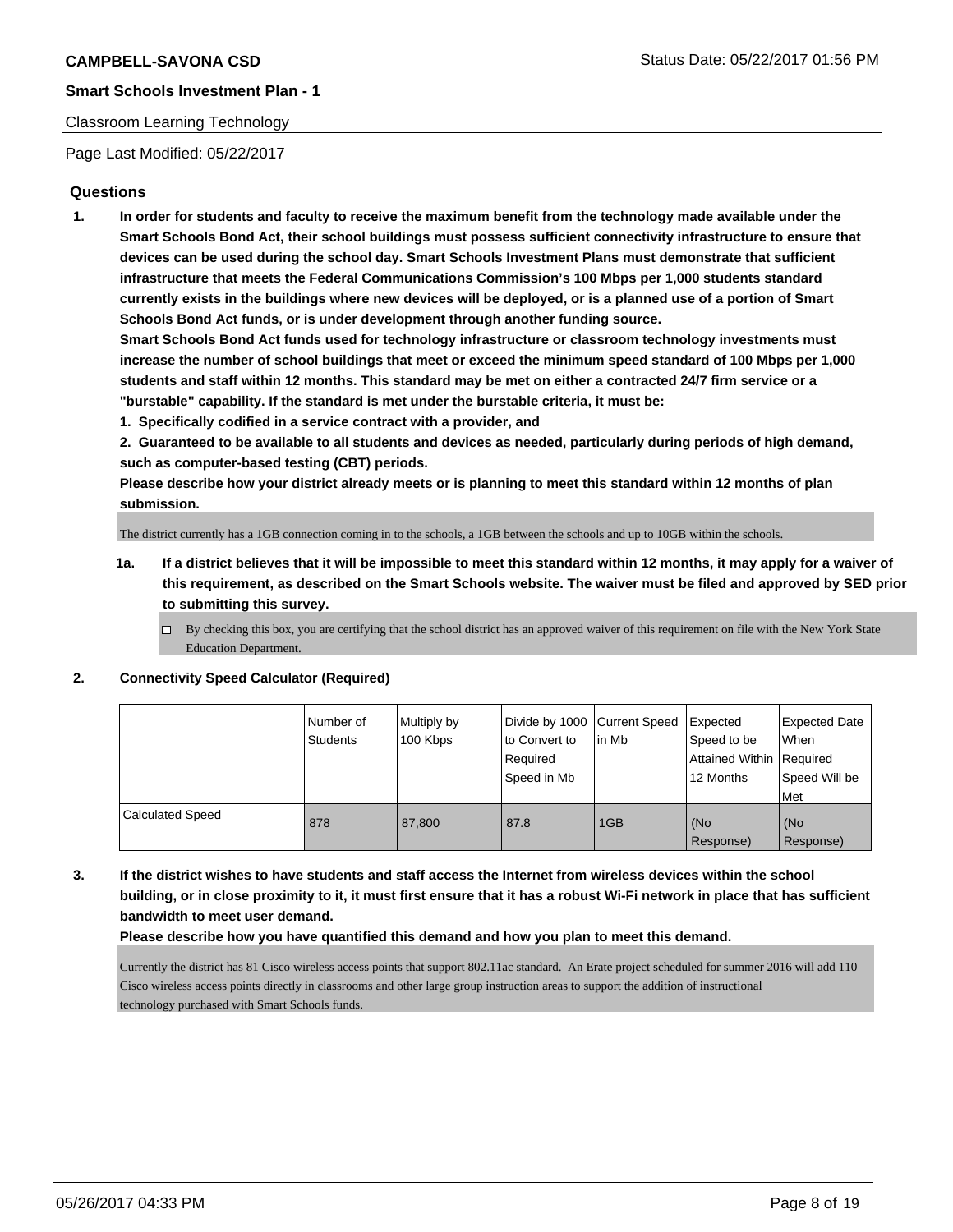### Classroom Learning Technology

Page Last Modified: 05/22/2017

**4. All New York State public school districts are required to complete and submit an Instructional Technology Plan survey to the New York State Education Department in compliance with Section 753 of the Education Law and per Part 100.12 of the Commissioner's Regulations.**

**Districts that include educational technology purchases as part of their Smart Schools Investment Plan must have a submitted and approved Instructional Technology Plan survey on file with the New York State Education Department.**

- By checking this box, you are certifying that the school district has an approved Instructional Technology Plan survey on file with the New York State Education Department.
- **5. Describe the devices you intend to purchase and their compatibility with existing or planned platforms or systems. Specifically address the adequacy of each facility's electrical, HVAC and other infrastructure necessary to install and support the operation of the planned technology.**

Currently, every instructional space in the district, including labs and conference rooms, has an existing Promethean ActivBoard or Eno Board. The majority of our boards were purchased in 2008 and we will be replacing those existing boards during phase 2 of our upcoming Capital Project. Since we aren't adding boards, just replacing existing ones with panels, there will not be additional strain on the district's electrical infrastructure. However, we will be adding 60 laptops to each grade level, 3-12, that will require daily charging. In order to streamline charging, we will purchase carts that will be plugged in overnight, during off-peak hours. Grades K-2 will be receiving iPads and charging will be the same process and occur during offpeak hours. Additional expenditures that we are hoping to purchase with Smart Schools Funds are desktops and document cameras, both of which are meant to replace our aging desktops and cameras in labs and classrooms.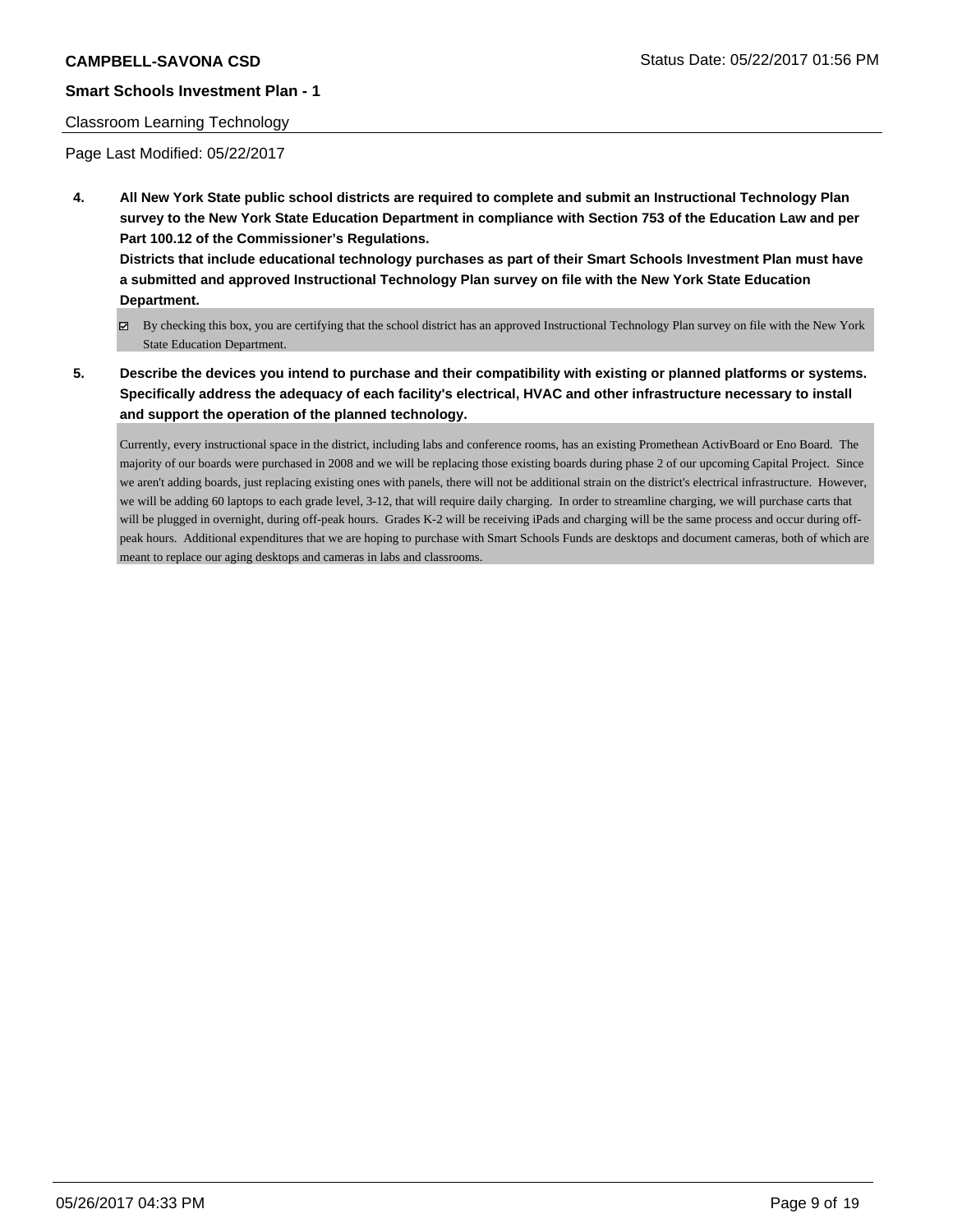#### Classroom Learning Technology

Page Last Modified: 05/22/2017

- **6. Describe how the proposed technology purchases will:**
	- **> enhance differentiated instruction;**
	- **> expand student learning inside and outside the classroom;**
	- **> benefit students with disabilities and English language learners; and**
	- **> contribute to the reduction of other learning gaps that have been identified within the district.**

**The expectation is that districts will place a priority on addressing the needs of students who struggle to succeed in a rigorous curriculum. Responses in this section should specifically address this concern and align with the district's Instructional Technology Plan (in particular Question 2 of E. Curriculum and Instruction: "Does the district's instructional technology plan address the needs of students with disabilities to ensure equitable access to instruction, materials and assessments?" and Question 3 of the same section: "Does the district's instructional technology plan address the provision of assistive technology specifically for students with disabilities to ensure access to and participation in the general curriculum?"**

Our proposed technology purchases will enhance differentiated instruction in a myriad of ways. Teachers will have the ability to remediate and enhance lessons by using interactive educational software that allows students to work on their level and close the gap or enrich their learning while the class is working in stations. Virtual manipulatives will allow students to solve and interact with our ENO and Promethean Boards. Different methods can be used to share content to address the different learning styles such as visual, auditory, written, passive or active. With the influx of technology afforded by Smart Schools, our teachers will use different content to support learners such as using class websites, blogs, streaming video, e-books and cloud technologies. With the help of online learning tools, students will be able to receive instruction that is truly individualized to their own needs.

Our proposed technology purchases will expand student learning inside and outside the classroom. The district will continue to offer online classes and classes that occur before and after school via video-conference technologies. The technologies that support these type of digital learning classes is improving and becoming a more common presence in the regular classroom setting. As we move to an environment where each student has a dedicated device for their learning needs, we will continue to see a shift from a typical 6 hour school day contained within the walls of a building to anytime, anyplace learning.

Students with disabilities and English language learners will benefit from the proposed technology purchases because they allow for appropriate modifications. Our proposed wireless technology purchases will allow more freedom and the ability to become an independent member of the school and community. Those devices will have software or web based applications that can allow students with disabilities the ability to converse with peers, participate in class discussions and complete homework no matter where they are in the building. Students will no longer be tied to a wired, clunky device and they will have access to assistive capabilities on technologies that are smaller, mobile and integrated.

## **7. Where appropriate, describe how the proposed technology purchases will enhance ongoing communication with parents and other stakeholders and help the district facilitate technology-based regional partnerships, including distance learning and other efforts.**

Enhanced ongoing communication with parents and stakeholders will be an indirect benefit from the proposed technology purchases. Parent communication and feedback is a vital component to the success of our students. Just as technology has opened the door for our students to communicate with their teachers above and beyond the regular school day, so too has it allowed for that communication to happen with parents and community stakeholders via email, websites, texts, online calendars and student management systems with parent portals. Our district has long been a proponent of distance learning, having built two such learning labs with video conferencing technology. We will continue to support those efforts and build local and remote partnerships by using additional web based technology such as Google Hangout, Skype and Lync.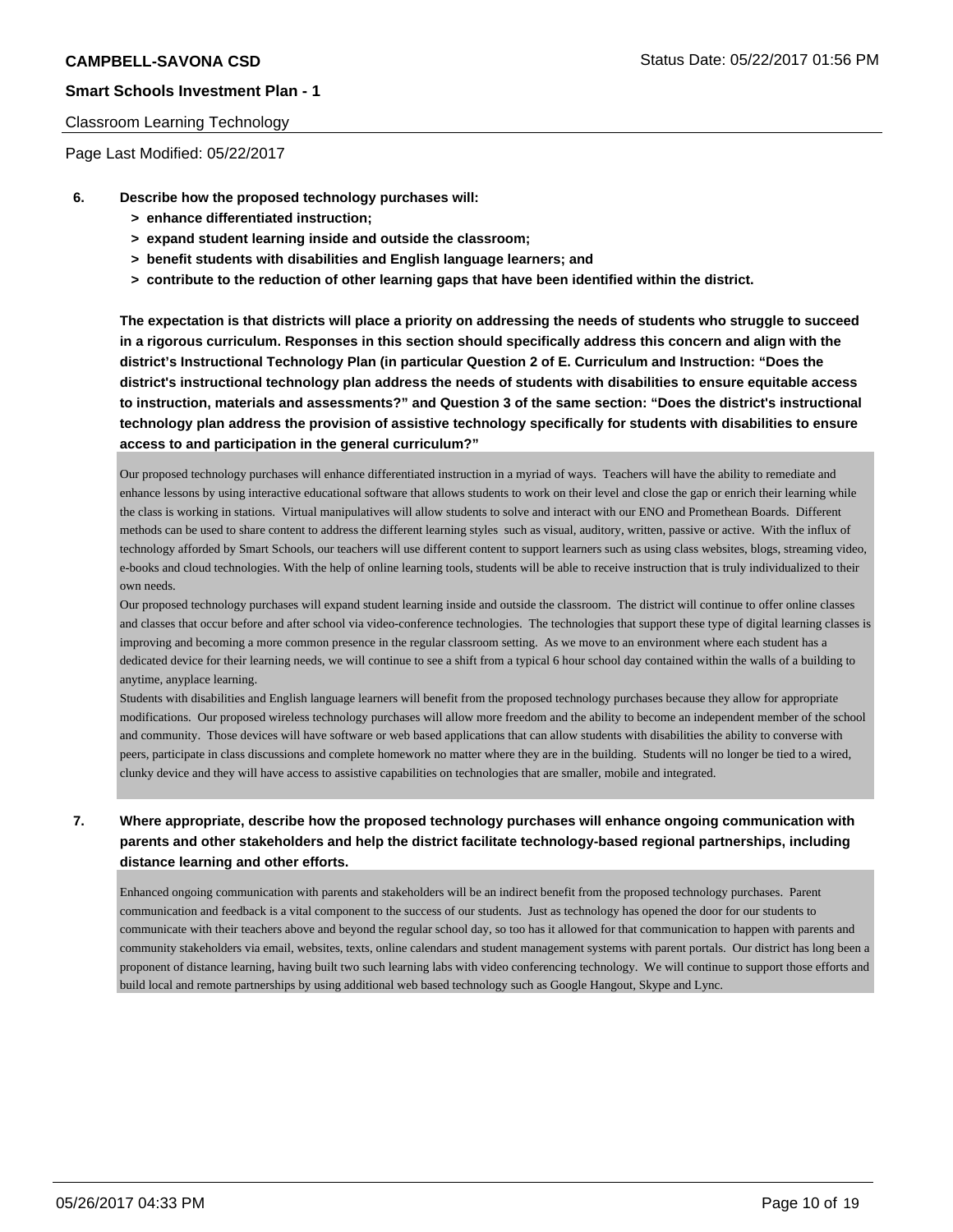### Classroom Learning Technology

Page Last Modified: 05/22/2017

**8. Describe the district's plan to provide professional development to ensure that administrators, teachers and staff can employ the technology purchased to enhance instruction successfully.**

**Note: This response should be aligned and expanded upon in accordance with your district's response to Question 1 of F. Professional Development of your Instructional Technology Plan: "Please provide a summary of professional development offered to teachers and staff, for the time period covered by this plan, to support technology to enhance teaching and learning. Please include topics, audience and method of delivery within your summary."**

| Topic                                                  | Audience                        | Method of Delivery                                           |
|--------------------------------------------------------|---------------------------------|--------------------------------------------------------------|
| Office365                                              | Admin, Staff, Faculty, Students | Workshops, Conference Days, Turn-Key,<br>Individual, Virtual |
| Google Apps for Education                              | Faculty, Students               | Workshops, Conference Days, Turn-Key,<br>Individual, Virtual |
| <b>Flipped Learning</b>                                | Faculty                         | Workshops, Conference Days, Turn-Key,<br>Individual, Virtual |
| <b>Book Studies</b>                                    | Faculty                         | Professional Learning Communities                            |
| <b>Interactive Boards</b>                              | Faculty                         | Workshops, Conference Days, Turn-Key,<br>Individual          |
| Model Schools Offerings (Various 21st Century<br>Tech) | Faculty, Admin                  | Workshops, Conference Days, Turn-Key,<br>Individual, Virtual |
| Distance Learning                                      | Faculty                         | Workshops, Conference Days, Turn-Key,<br>Individual, Virtual |
| Device/OS Specific Technologies and<br>Applications    | Faculty, Staff and Admin        | Workshops, Conference Days, Turn-Key,<br>Individual, Virtual |

- **9. Districts must contact the SUNY/CUNY teacher preparation program that supplies the largest number of the district's new teachers to request advice on innovative uses and best practices at the intersection of pedagogy and educational technology.**
	- By checking this box, you certify that you have contacted the SUNY/CUNY teacher preparation program that supplies the largest number of your new teachers to request advice on these issues.
	- **9a. Please enter the name of the SUNY or CUNY Institution that you contacted.**

SUNY Geneseo

**9b. Enter the primary Institution phone number.**

585-245-5151

**9c. Enter the name of the contact person with whom you consulted and/or will be collaborating with on innovative uses of technology and best practices.**

Dr. Anjoo Sikka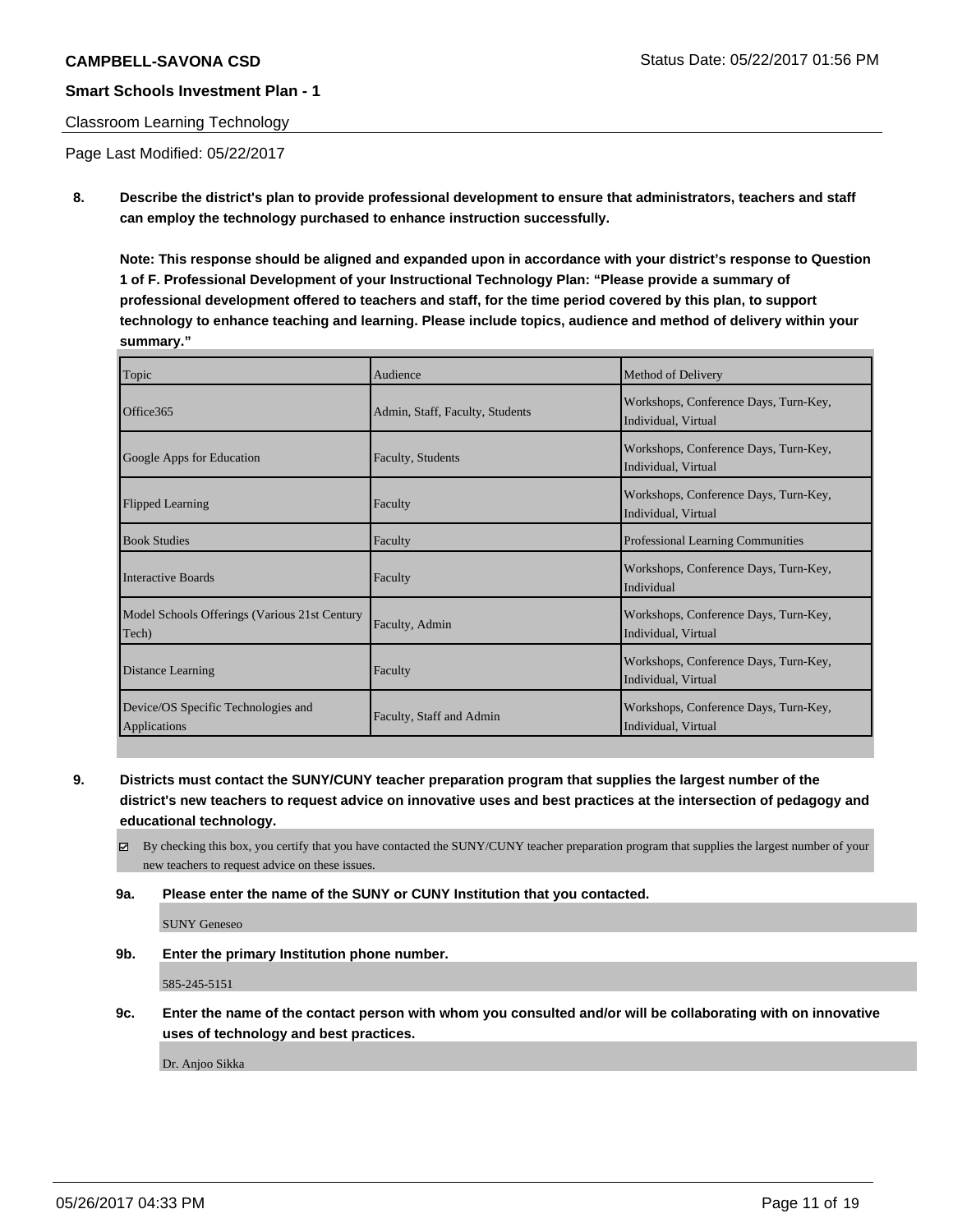#### Classroom Learning Technology

Page Last Modified: 05/22/2017

**10. A district whose Smart Schools Investment Plan proposes the purchase of technology devices and other hardware must account for nonpublic schools in the district.**

**Are there nonpublic schools within your school district?**

Yes

 $\boxtimes$  No

**11. Nonpublic Classroom Technology Loan Calculator**

**The Smart Schools Bond Act provides that any Classroom Learning Technology purchases made using Smart Schools funds shall be lent, upon request, to nonpublic schools in the district. However, no school district shall be required to loan technology in amounts greater than the total obtained and spent on technology pursuant to the Smart Schools Bond Act and the value of such loan may not exceed the total of \$250 multiplied by the nonpublic school enrollment in the base year at the time of enactment. See:**

**http://www.p12.nysed.gov/mgtserv/smart\_schools/docs/Smart\_Schools\_Bond\_Act\_Guidance\_04.27.15\_Final.pdf.**

|                                       | 1. Classroom<br>Technology<br>Sub-allocation | l 2. Public<br>Enrollment<br>$(2014-15)$ | 3. Nonpublic<br>l Enrollment<br>$(2014-15)$ | l 4. Sum of<br>Public and<br>l Nonpublic<br>Enrollment                                        | 15. Total Per<br>Pupil Sub-<br>lallocation | l 6. Total<br>Nonpublic Loan<br>Amount |
|---------------------------------------|----------------------------------------------|------------------------------------------|---------------------------------------------|-----------------------------------------------------------------------------------------------|--------------------------------------------|----------------------------------------|
| Calculated Nonpublic Loan<br>l Amount |                                              |                                          |                                             | (No Response)   (No Response)   (No Response)   (No Response)   (No Response)   (No Response) |                                            |                                        |

**12. To ensure the sustainability of technology purchases made with Smart Schools funds, districts must demonstrate a long-term plan to maintain and replace technology purchases supported by Smart Schools Bond Act funds. This sustainability plan shall demonstrate a district's capacity to support recurring costs of use that are ineligible for Smart Schools Bond Act funding such as device maintenance, technical support, Internet and wireless fees, maintenance of hotspots, staff professional development, building maintenance and the replacement of incidental items. Further, such a sustainability plan shall include a long-term plan for the replacement of purchased devices and equipment at the end of their useful life with other funding sources.**

 $\boxtimes$  By checking this box, you certify that the district has a sustainability plan as described above.

**13. Districts must ensure that devices purchased with Smart Schools Bond funds will be distributed, prepared for use, maintained and supported appropriately. Districts must maintain detailed device inventories in accordance with generally accepted accounting principles.**

By checking this box, you certify that the district has a distribution and inventory management plan and system in place.

**14. If you are submitting an allocation for Classroom Learning Technology complete this table. Note that the calculated Total at the bottom of the table must equal the Total allocation for this category that you entered in the SSIP Overview overall budget.**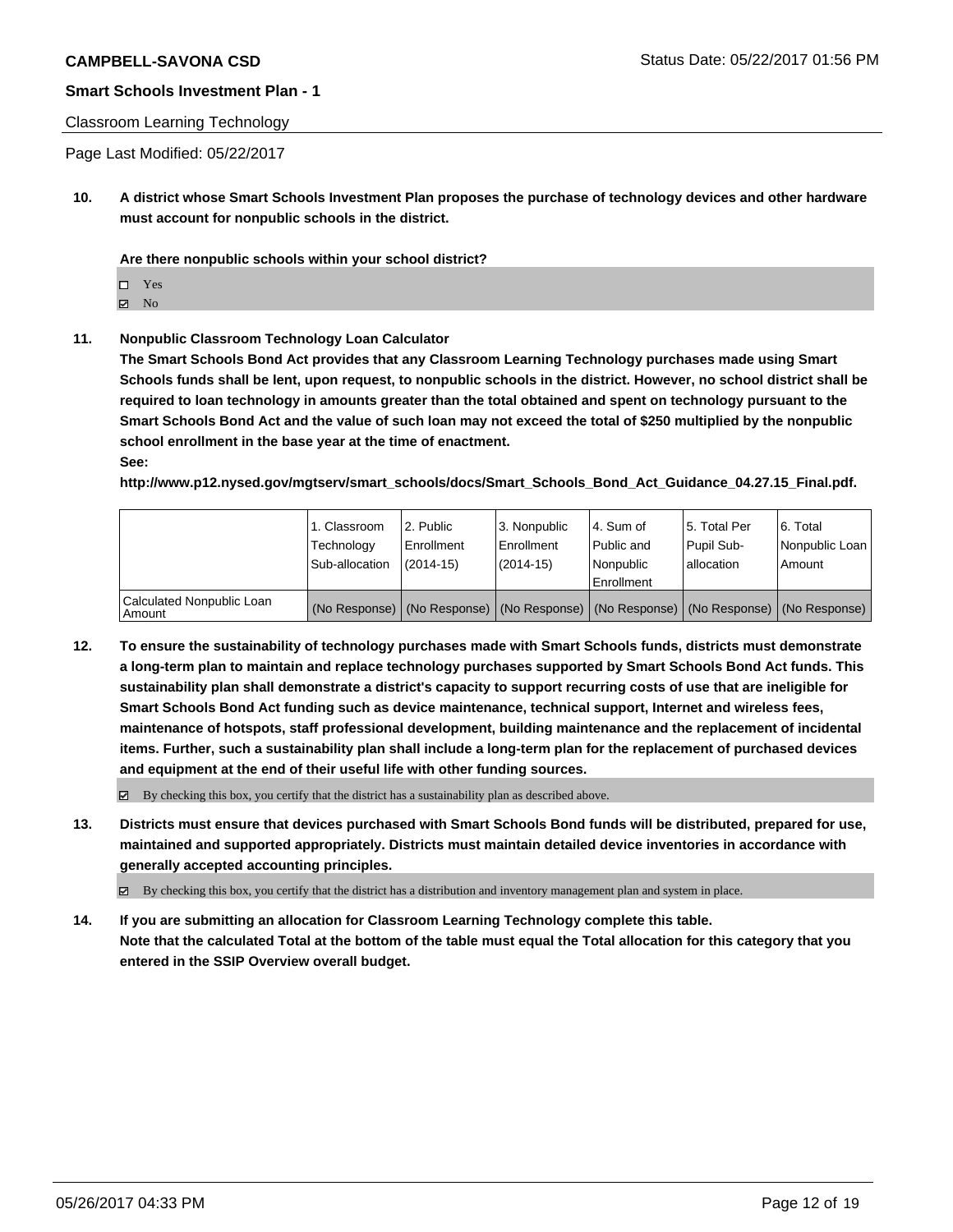### Classroom Learning Technology

Page Last Modified: 05/22/2017

|                         | Sub-Allocation |
|-------------------------|----------------|
| Interactive Whiteboards | 522,700        |
| Computer Servers        | 0              |
| Desktop Computers       | 136,975        |
| <b>Laptop Computers</b> | 159,475        |
| <b>Tablet Computers</b> | 108,000        |
| <b>Other Costs</b>      | 64,400         |
| Totals:                 | 991,550        |

**15. Please detail the type, quantity, per unit cost and total cost of the eligible items under each sub-category. This is especially important for any expenditures listed under the "Other" category. All expenditures must be capital-bond eligible to be reimbursed through the SSBA. If you have any questions, please contact us directly through smartschools@nysed.gov.**

**Please specify in the "Item to be Purchased" field which specific expenditures and items are planned to meet the district's nonpublic loan requirement, if applicable.**

**NOTE: Wireless Access Points that will be loaned/purchased for nonpublic schools should ONLY be included in this category, not under School Connectivity, where public school districts would list them.**

| Select the allowable expenditure<br>type. | Item to be Purchased                                          | Quantity | Cost per Item | <b>Total Cost</b> |
|-------------------------------------------|---------------------------------------------------------------|----------|---------------|-------------------|
| Repeat to add another item under          |                                                               |          |               |                   |
| each type.                                |                                                               |          |               |                   |
| <b>Other Costs</b>                        | <b>Document Cameras</b>                                       | 50       | 460           | 23,000            |
| <b>Desktop Computers</b>                  | Apple iMacs                                                   | 25       | 1,579         | 39,475            |
| <b>Desktop Computers</b>                  | <b>Dell Optiplex</b>                                          | 150      | 650           | 97,500            |
| <b>Tablet Computers</b>                   | Apple iPads                                                   | 240      | 450           | 108,000           |
| <b>Laptop Computers</b>                   | Apple Macbooks                                                | 25       | 1,399         | 34,975            |
| <b>Other Costs</b>                        | Apple iPad Cases                                              | 240      | 20            | 4,800             |
| <b>Other Costs</b>                        | <b>Belkin iPad Charging Stations</b>                          | 24       | 200           | 4,800             |
| Interactive Whiteboards                   | Promethean ActivPanel 75In HD                                 | 100      | 4,622         | 462,200           |
| Interactive Whiteboards                   | <b>Promethean Wall Mount</b>                                  | 100      | 605           | 60,500            |
| <b>Laptop Computers</b>                   | HP ProBook x360 11 G1 - Education<br><b>Edition - 11.6</b>    | 300      | 415           | 124.500           |
| <b>Other Costs</b>                        | <b>Aver Charging Carts</b>                                    | 14       | 1,200         | 16,800            |
| <b>Other Costs</b>                        | HP Care Pack Pick Up and Return -<br><b>Extended Warranty</b> | 300      | 50            | 15,000            |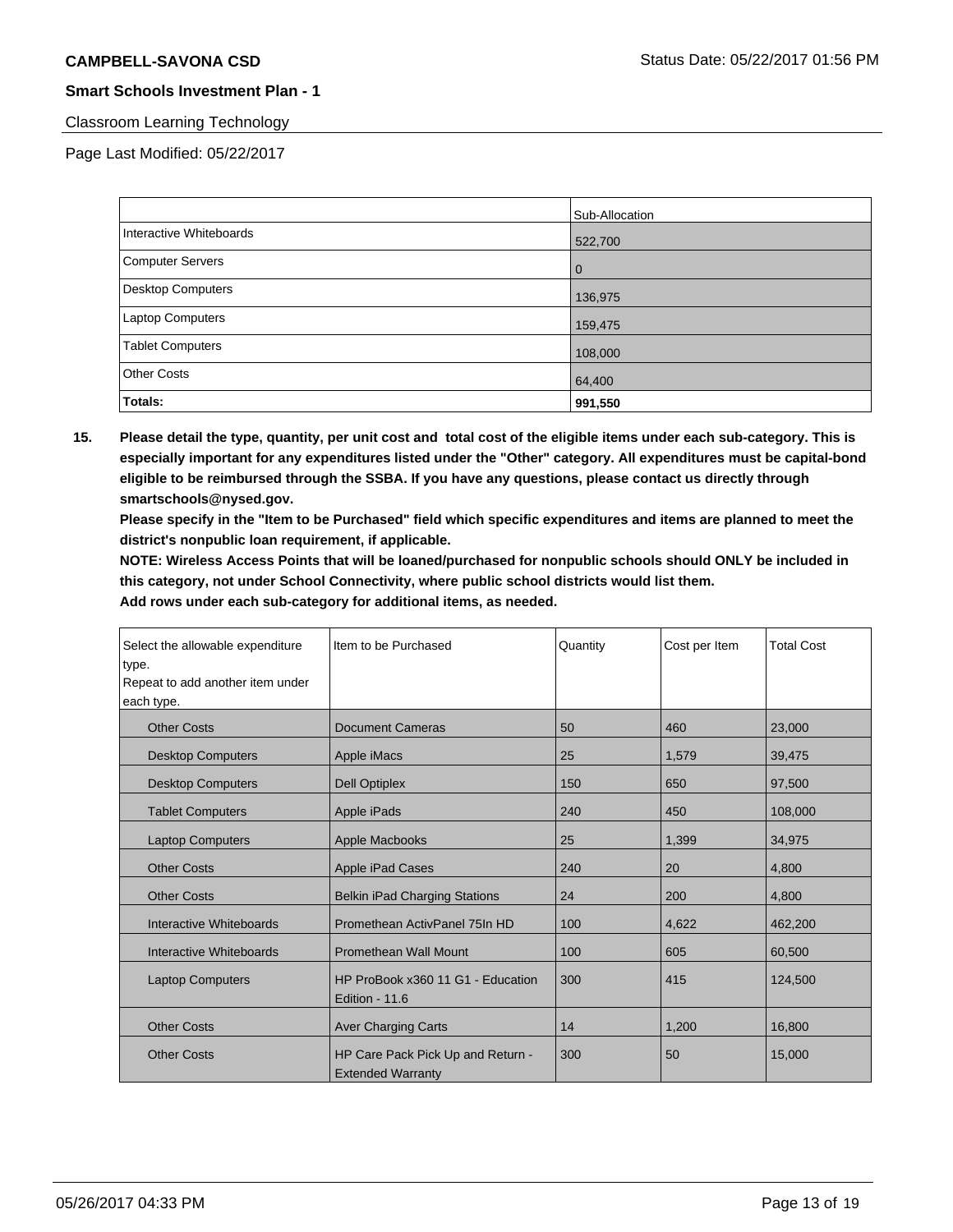#### Pre-Kindergarten Classrooms

Page Last Modified: 06/27/2016

## **Group 1**

**1. Provide information regarding how and where the district is currently serving pre-kindergarten students and justify the need for additional space with enrollment projections over 3 years.**

(No Response)

- **2. Describe the district's plan to construct, enhance or modernize education facilities to accommodate prekindergarten programs. Such plans must include:**
	- **Specific descriptions of what the district intends to do to each space;**
	- **An affirmation that pre-kindergarten classrooms will contain a minimum of 900 square feet per classroom;**
	- **The number of classrooms involved;**
	- **The approximate construction costs per classroom; and**
	- **Confirmation that the space is district-owned or has a long-term lease that exceeds the probable useful life of the improvements.**

(No Response)

**3. Smart Schools Bond Act funds may only be used for capital construction costs. Describe the type and amount of additional funds that will be required to support ineligible ongoing costs (e.g. instruction, supplies) associated with any additional pre-kindergarten classrooms that the district plans to add.**

(No Response)

**4. All plans and specifications for the erection, repair, enlargement or remodeling of school buildings in any public school district in the State must be reviewed and approved by the Commissioner. Districts that plan capital projects using their Smart Schools Bond Act funds will undergo a Preliminary Review Process by the Office of Facilities Planning.**

**Please indicate on a separate row each project number given to you by the Office of Facilities Planning.**

| Project Number |  |
|----------------|--|
| (No Response)  |  |

**5. If you have made an allocation for Pre-Kindergarten Classrooms, complete this table. Note that the calculated Total at the bottom of the table must equal the Total allocation for this category that you entered in the SSIP Overview overall budget.**

| Totals:                                  | 0              |
|------------------------------------------|----------------|
| Other Costs                              | (No Response)  |
| Enhance/Modernize Educational Facilities | (No Response)  |
| Construct Pre-K Classrooms               | (No Response)  |
|                                          | Sub-Allocation |

**6. Please detail the type, quantity, per unit cost and total cost of the eligible items under each sub-category. This is especially important for any expenditures listed under the "Other" category. All expenditures must be capital-bond eligible to be reimbursed through the SSBA. If you have any questions, please contact us directly through smartschools@nysed.gov.**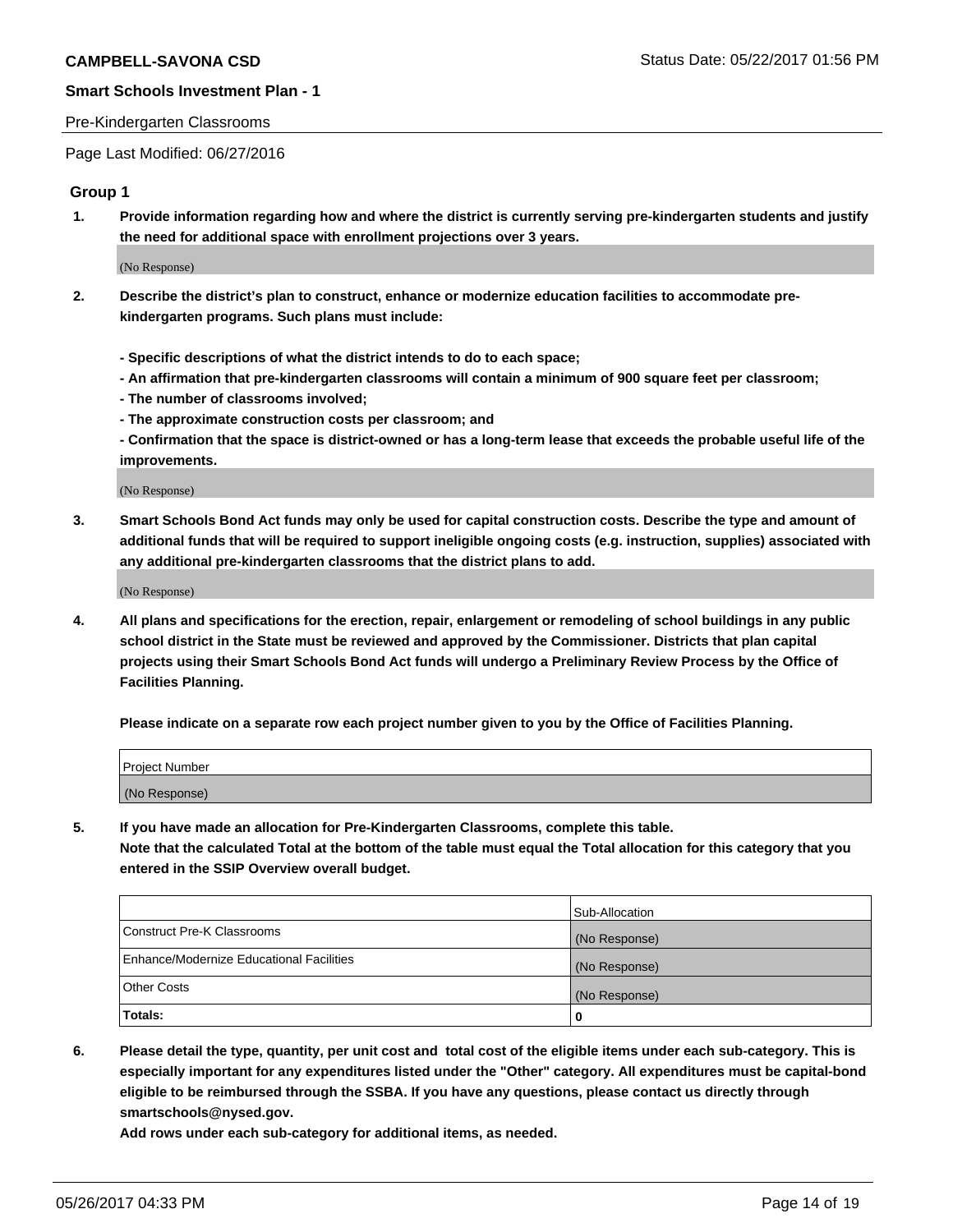# Pre-Kindergarten Classrooms

Page Last Modified: 06/27/2016

| Select the allowable expenditure | Item to be purchased | Quantity      | Cost per Item | <b>Total Cost</b> |
|----------------------------------|----------------------|---------------|---------------|-------------------|
| type.                            |                      |               |               |                   |
| Repeat to add another item under |                      |               |               |                   |
| each type.                       |                      |               |               |                   |
| (No Response)                    | (No Response)        | (No Response) | (No Response) | (No Response)     |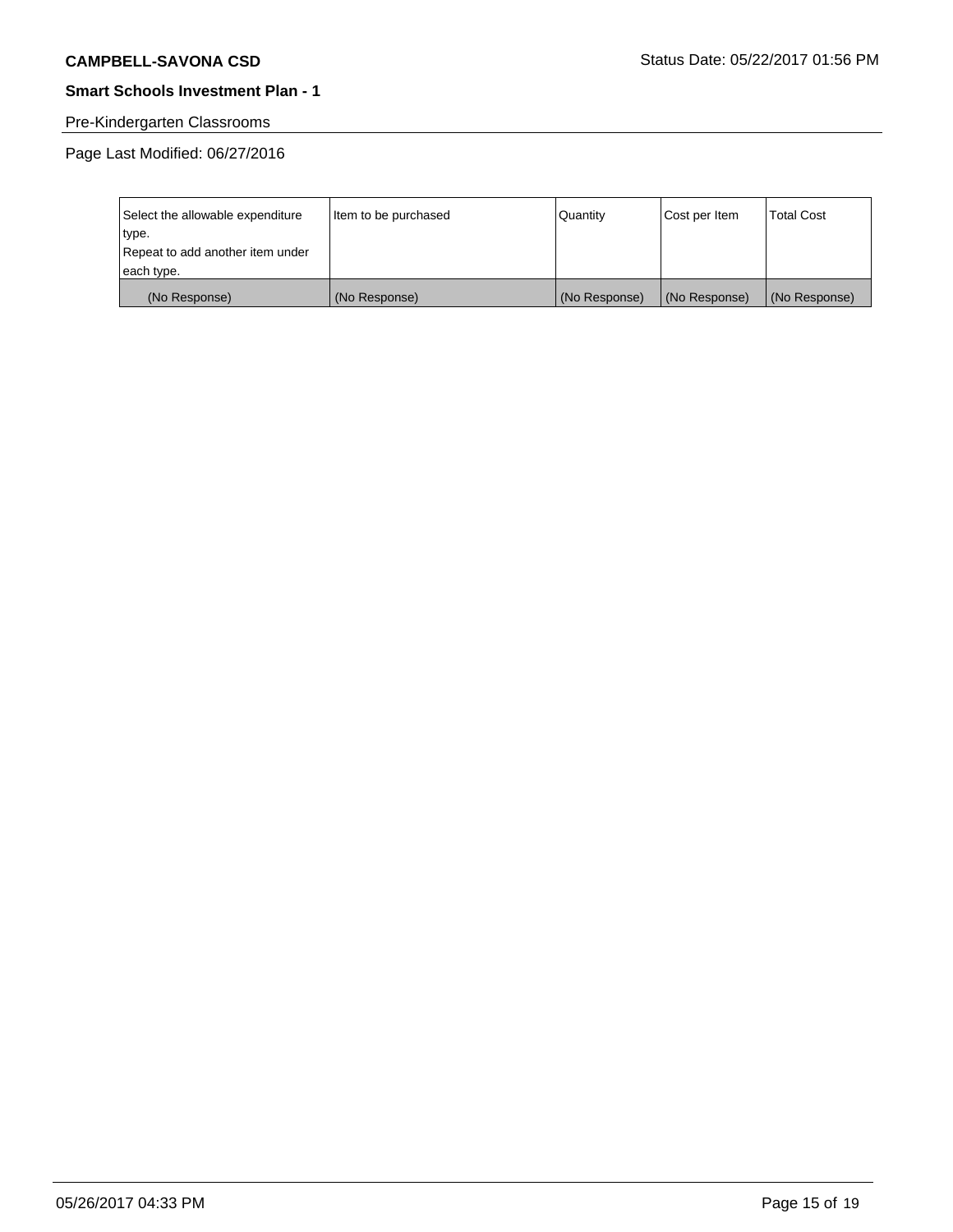#### Replace Transportable Classrooms

Page Last Modified: 06/27/2016

## **Group 1**

**1. Describe the district's plan to construct, enhance or modernize education facilities to provide high-quality instructional space by replacing transportable classrooms.**

(No Response)

**2. All plans and specifications for the erection, repair, enlargement or remodeling of school buildings in any public school district in the State must be reviewed and approved by the Commissioner. Districts that plan capital projects using their Smart Schools Bond Act funds will undergo a Preliminary Review Process by the Office of Facilities Planning.**

**Please indicate on a separate row each project number given to you by the Office of Facilities Planning.**

| Project Number |  |
|----------------|--|
| (No Response)  |  |

**3. For large projects that seek to blend Smart Schools Bond Act dollars with other funds, please note that Smart Schools Bond Act funds can be allocated on a pro rata basis depending on the number of new classrooms built that directly replace transportable classroom units.**

**If a district seeks to blend Smart Schools Bond Act dollars with other funds describe below what other funds are being used and what portion of the money will be Smart Schools Bond Act funds.**

(No Response)

**4. If you have made an allocation for Replace Transportable Classrooms, complete this table. Note that the calculated Total at the bottom of the table must equal the Total allocation for this category that you entered in the SSIP Overview overall budget.**

|                                                | Sub-Allocation |
|------------------------------------------------|----------------|
| Construct New Instructional Space              | (No Response)  |
| Enhance/Modernize Existing Instructional Space | (No Response)  |
| Other Costs                                    | (No Response)  |
| Totals:                                        | 0              |

**5. Please detail the type, quantity, per unit cost and total cost of the eligible items under each sub-category. This is especially important for any expenditures listed under the "Other" category. All expenditures must be capital-bond eligible to be reimbursed through the SSBA. If you have any questions, please contact us directly through smartschools@nysed.gov.**

| Select the allowable expenditure | Item to be purchased | Quantity      | Cost per Item | <b>Total Cost</b> |
|----------------------------------|----------------------|---------------|---------------|-------------------|
| type.                            |                      |               |               |                   |
| Repeat to add another item under |                      |               |               |                   |
| each type.                       |                      |               |               |                   |
| (No Response)                    | (No Response)        | (No Response) | (No Response) | (No Response)     |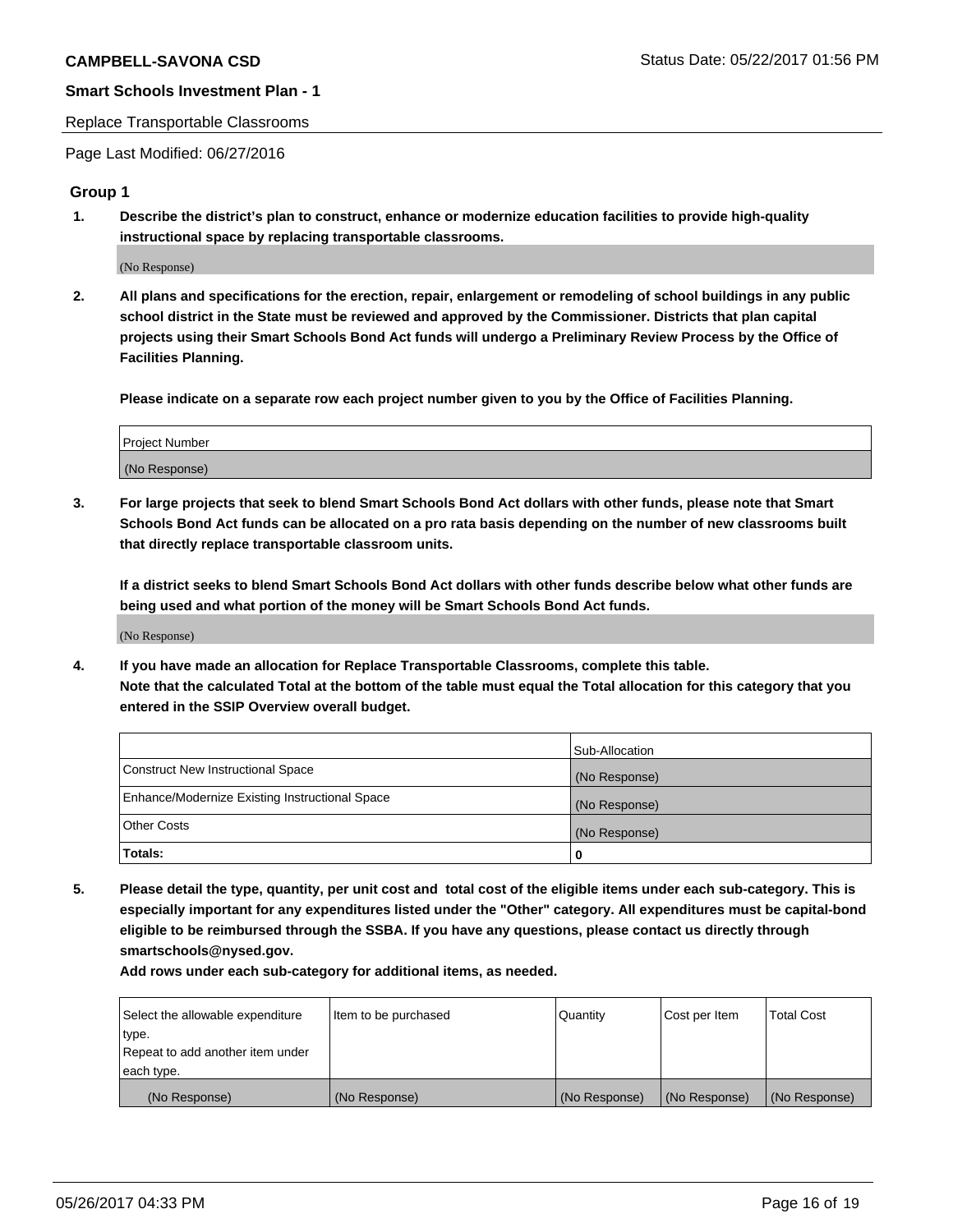#### High-Tech Security Features

## **Group 1**

**1. Describe how you intend to use Smart Schools Bond Act funds to install high-tech security features in school buildings and on school campuses.**

(No Response)

**2. All plans and specifications for the erection, repair, enlargement or remodeling of school buildings in any public school district in the State must be reviewed and approved by the Commissioner. Districts that plan capital projects using their Smart Schools Bond Act funds will undergo a Preliminary Review Process by the Office of Facilities Planning.** 

**Please indicate on a separate row each project number given to you by the Office of Facilities Planning.**

| <b>Project Number</b> |  |
|-----------------------|--|
| (No Response)         |  |

- **3. Was your project deemed eligible for streamlined Review?**
	- Yes  $\square$  No
- **4. Include the name and license number of the architect or engineer of record.**

| <b>Name</b>   | License Number |
|---------------|----------------|
| (No Response) | (No Response)  |

**5. If you have made an allocation for High-Tech Security Features, complete this table. Note that the calculated Total at the bottom of the table must equal the Total allocation for this category that you entered in the SSIP Overview overall budget.**

|                                                      | Sub-Allocation |
|------------------------------------------------------|----------------|
| Capital-Intensive Security Project (Standard Review) | (No Response)  |
| <b>Electronic Security System</b>                    | (No Response)  |
| <b>Entry Control System</b>                          | (No Response)  |
| Approved Door Hardening Project                      | (No Response)  |
| <b>Other Costs</b>                                   | (No Response)  |
| Totals:                                              | 0              |

**6. Please detail the type, quantity, per unit cost and total cost of the eligible items under each sub-category. This is especially important for any expenditures listed under the "Other" category. All expenditures must be capital-bond eligible to be reimbursed through the SSBA. If you have any questions, please contact us directly through smartschools@nysed.gov.**

| Select the allowable expenditure | Item to be purchased | Quantity      | Cost per Item | <b>Total Cost</b> |
|----------------------------------|----------------------|---------------|---------------|-------------------|
| type.                            |                      |               |               |                   |
| Repeat to add another item under |                      |               |               |                   |
| each type.                       |                      |               |               |                   |
| (No Response)                    | (No Response)        | (No Response) | (No Response) | (No Response)     |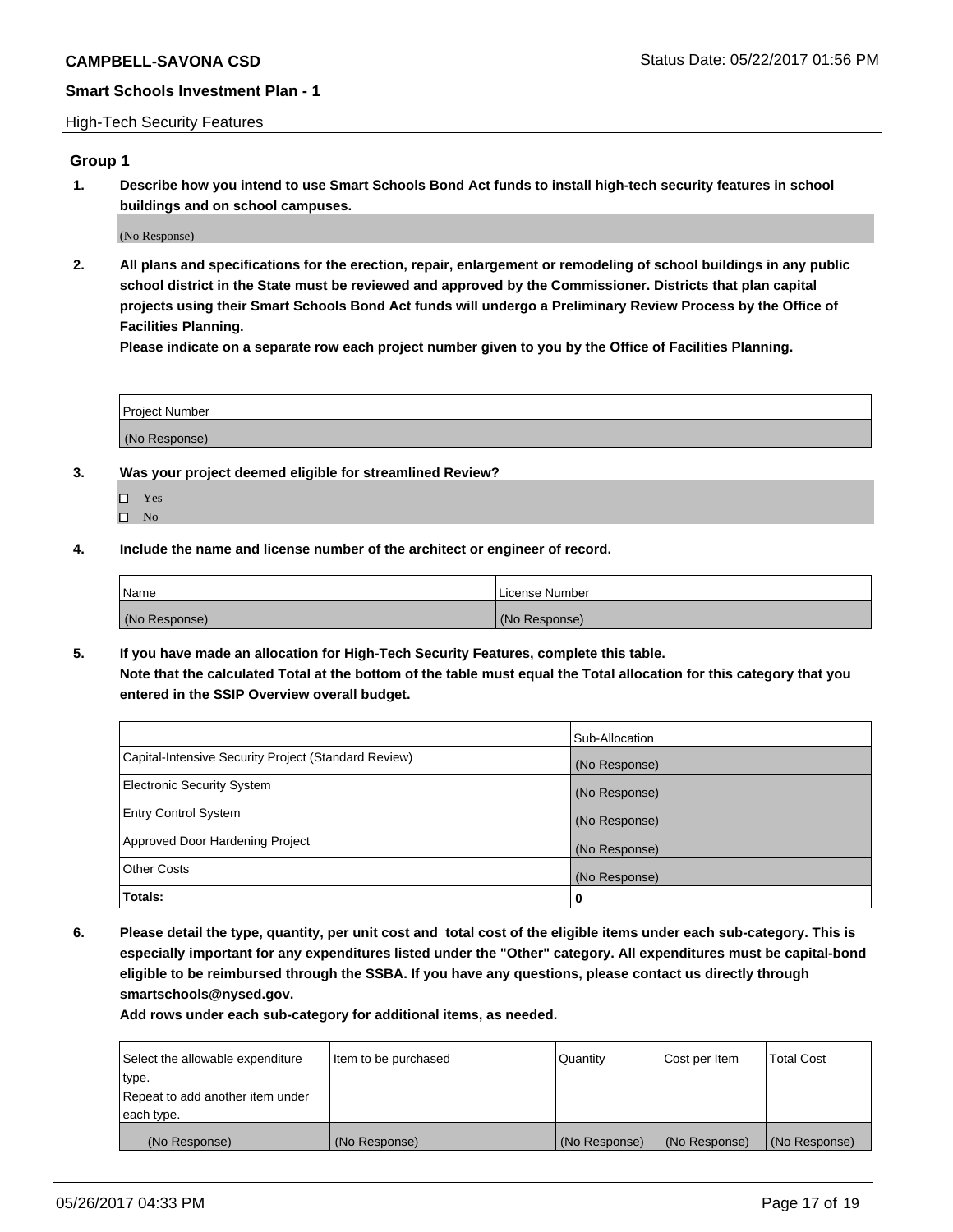Report